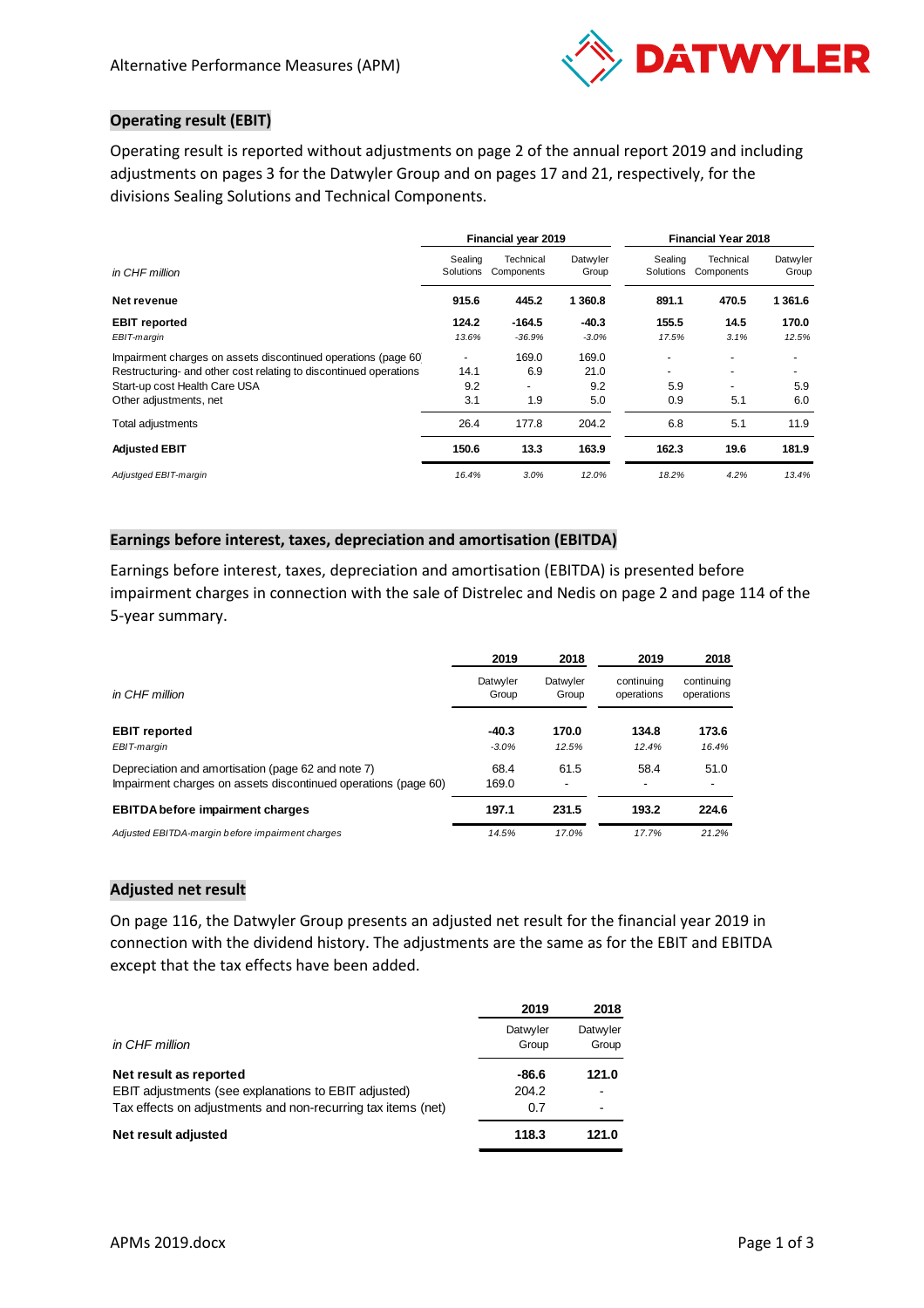

## **Return on capital employed (ROCE)**

The Datwyler Group reports the return on capital employed (ROCE) in the Highlights section of the Datwyler's annual report on pages 2 and 3. ROCE equals the EBIT divided by the average capital employed. Capital employed according to Datwyler's definition equals the average of the trade accounts receivables, inventories, fixed assets excluding assets under construction, intangible assets less trade accounts payable. Averages are calculated using the balance sheet amounts per 31 December of the prior year, of the half-year and the current year-end divided by 3. The ROCE presented on page 2 is based on reported figures. The ROCE presented on page 3 includes adjustments for both, the EBIT and the capital employed, however, only 2019 contains such adjustments. The ROCE as presented in the Highlight section on page 2 is calculated as follows:

|                          | 2019              | 2018              | 2019                     | 2018                     |
|--------------------------|-------------------|-------------------|--------------------------|--------------------------|
| in CHF million           | Datwyler<br>Group | Datwyler<br>Group | continuing<br>operations | continuing<br>operations |
| <b>EBIT as reported</b>  | $-40.3$           | 170.0             | 134.8                    | 173.6                    |
| Average capital employed | n/a               | 744.6             | 606.1                    | 561.6                    |
| <b>ROCE as reported</b>  | n/a               | 22.8%             | 22.2%                    | 30.9%                    |

The ROCE using the adjusted EBIT and adjusted capital employed as presented in the shareholder information section on page 3 is calculated as follows:

|                          | 2019           | 2018  | 2017  | 2016  | 2015  |  |
|--------------------------|----------------|-------|-------|-------|-------|--|
| in CHF million           | Datwyler Group |       |       |       |       |  |
| <b>EBIT as reported</b>  | $-40.3$        | 170.0 | 162.6 | 146.1 | 126.1 |  |
| Adjustments              | 204.2          | ٠     | -     | ۰     |       |  |
| <b>EBIT adjusted</b>     | 163.9          | 170.0 | 162.6 | 146.1 | 126.1 |  |
| Average capital employed | 780.7          | 744.6 | 700.0 | 658.3 | 616.9 |  |
| <b>ROCE adjusted</b>     | 21.0%          | 22.8% | 23.2% | 22.2% | 20.4% |  |

Average capital employed in 2019 is before impairment charges.

## **Average capital employed (CE)**

Average means the balance sheet amounts per 31 December of the prior year, of the half-year and the current year-end divided by 3. The following table illustrates the calculation.

|                                                  | 31 Dec<br>2019 | 30 June<br>2019 | 31 Dec<br>2018 | 30 June<br>2018 | 31 Dec<br>2017 |
|--------------------------------------------------|----------------|-----------------|----------------|-----------------|----------------|
| in CHF million                                   |                |                 | Datwyler Group |                 |                |
| Trade accounts receivable                        | 188.1          | 210.3           | 198.0          | 215.0           | 201.9          |
| Inventories                                      | 230.1          | 229.5           | 230.9          | 218.7           | 215.8          |
| Fixed assets excluding assets under construction | 413.2          | 383.6           | 391.5          | 356.6           | 364.7          |
| Intangible assets                                | 31.4           | 29.7            | 26.0           | 22.3            | 21.7           |
| Trade accounts payable                           | $-68.8$        | $-75.0$         | $-76.3$        | $-74.6$         | $-78.5$        |
| Capital employed                                 | 794.0          | 778.1           | 770.1          | 738.0           | 725.6          |
| Average capital employed                         | 780.7          |                 | 744.6          |                 |                |

Average capital employed in 2019 is before impairment charges.